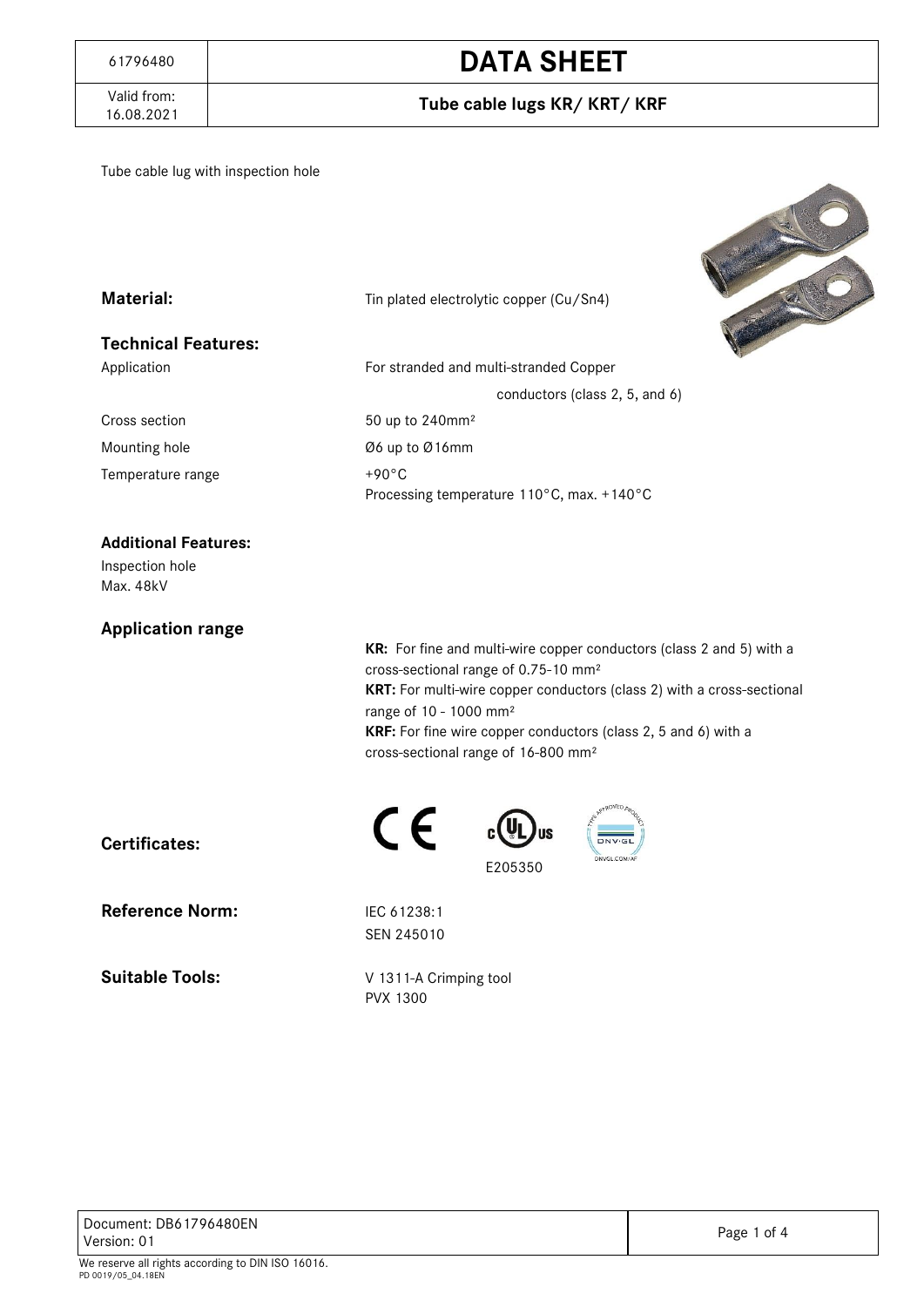#### Tube cable lugs KR/ KRT/ KRF

#### **Technical drawing:**



#### **Dimension table:**

| Article No. | <b>Type</b> | <b>Screw</b><br>hole $\emptyset$<br>(mm) | UL<br>Appro-<br>val | L<br>(mm) | d<br>(mm)      | W<br>(mm) | N<br>(mm) | N <sub>1</sub><br>(mm) | <b>Strip</b><br>length<br>(mm) | Thick-<br>ness<br>connection<br>plate<br>(mm) | Thick-<br>ness<br>tube<br>(mm) | <b>AWG</b> | Pressing<br>dies |
|-------------|-------------|------------------------------------------|---------------------|-----------|----------------|-----------|-----------|------------------------|--------------------------------|-----------------------------------------------|--------------------------------|------------|------------------|
| KR          |             |                                          |                     |           |                |           |           |                        |                                |                                               |                                |            |                  |
| 61796480    | KR 0,75/3   | 3                                        | nein                | 16        | 1.3            | 6         | 3,2       | 3,8                    | 7,5                            | 0,8                                           | 0,75                           | $(22)-18$  |                  |
| 61796490    | KR 0,75/4   | $\overline{4}$                           | nein                | 17        | 1.3            | 6         | 3,2       | 3,8                    | 7,5                            | 0,8                                           | 0,75                           | $(22)-18$  |                  |
| 61796500    | KR 1,5/3    | 3                                        | ja                  | 16        | 1.8            | 6.5       | 3,4       | 3,6                    | 7,5                            | 1,0                                           | 0,75                           | $(18)-16$  |                  |
| 61796510    | KR 1,5/4    | 4                                        | ja                  | 17        | 1.8            | 6.5       | 4,2       | 4,3                    | 7,5                            | 1,0                                           | 0,75                           | $(18)-16$  |                  |
| 61796520    | KR 1,5/5    | 5                                        | ja                  | 18        | 1.8            | 7.5       | 4,8       | 4,7                    | 7,5                            | 0,8                                           | 0,75                           | $(18)-16$  |                  |
| 61796530    | KR 2,5/3    | 3                                        | ja                  | 17        | 2.3            | 7.5       | 3,5       | 4,1                    | $\overline{7}$                 | 1,3                                           | 0,95                           | $(16)-14$  |                  |
| 61796540    | KR 2,5/4    | $\overline{4}$                           | ja                  | 18        | 2.3            | 7.5       | 4,2       | 4,1                    | $\overline{7}$                 | 1,3                                           | 0,95                           | $(16)-14$  |                  |
| 61796550    | KR 2,5/5    | 5                                        | ja                  | 19        | 2.3            | 8.5       | 4.8       | 4,8                    | $\overline{7}$                 | 1,1                                           | 0,95                           | $(16)-14$  |                  |
| 61796560    | KR 2,5/6    | 6                                        | ja                  | 19        | 2.3            | 8.5       | 5,1       | 4,9                    | $\overline{7}$                 | 1,1                                           | 0,95                           | $(16)-14$  |                  |
| 61796570    | KR 4/4      | $\overline{4}$                           | ja                  | 21        | 3              | 8.5       | 4,2       | 5,8                    | 8,5                            | 1,5                                           | $\mathbf{1}$                   | 12         |                  |
| 61796580    | KR 4/5      | 5                                        | ja                  | 22        | 3              | 9         | 4,8       | 5,2                    | 8,5                            | 1,5                                           | $\mathbf{1}$                   | 12         |                  |
| 61796590    | KR 4/6      | 6                                        | ja                  | 23        | 3              | 10        | 5,0       | 7,0                    | 8,5                            | 1,4                                           | $\mathbf{1}$                   | 12         |                  |
| 61796600    | KR 6/4      | 4                                        | ja                  | 22        | 4              | 9.5       | 4,0       | 7,0                    | 8,5                            | 1,7                                           | $\mathbf{1}$                   | 10         |                  |
| 61796610    | KR 6/5      | 5                                        | ja                  | 22        | $\overline{4}$ | 9.5       | 5,0       | 6,0                    | 8,5                            | 1,7                                           | $\mathbf{1}$                   | 10         |                  |
| 61796620    | KR 6/6      | 6                                        | ja                  | 23        | 4              | 10        | 5,5       | 6,5                    | 8,5                            | 1,6                                           | $\mathbf{1}$                   | 10         |                  |
| 61796630    | KR 6/8      | 8                                        | ja                  | 30        | $\overline{4}$ | 13.5      | 7,0       | 10,0                   | 8,5                            | 1,2                                           | $\mathbf{1}$                   | 10         |                  |
| 61796631    | KR 10/5     | 5                                        | ja                  | 29        | 5              | 11.5      | 6,0       | 7,0                    | 11                             | 3,0                                           | $\mathbf{1}$                   | 8          | B7/B8            |
| 61796632    | KR 10/6     | 6                                        | ja                  | 29        | 5              | 11.5      | 6,0       | 7,0                    | 11                             | 3,0                                           | $\mathbf{1}$                   | 8          | B7/B8            |
| 61796633    | KR 10/8     | 8                                        | ja                  | 33        | 5              | 13.5      | 7,5       | 9,0                    | 11                             | 2,2                                           | $\mathbf{1}$                   | 8          | B7/B8            |
| <b>KRT</b>  |             |                                          |                     |           |                |           |           |                        |                                |                                               |                                |            |                  |
| 61796640    | KRT 10/5    | 5                                        | ja                  | 29        | 4.5            | 10        | 6         | 8                      | 12                             | 2,5                                           | 1,25                           | 8          | <b>B7</b>        |
| 61796650    | KRT 10/6    | 6                                        | ja                  | 29        | 4.5            | 10        | 6         | 8                      | 12                             | 2,5                                           | 1,25                           | 8          | <b>B7</b>        |
| 61796660    | KRT 10/8    | 8                                        | ja                  | 34        | 4.5            | 13        | 8         | 11                     | 12                             | 1,8                                           | 1,25                           | 8          | <b>B7</b>        |
| 61796670    | KRT 10/10   | 10                                       | ja                  | 34        | 4.5            | 16        | 8         | 10,5                   | 12                             | 1,5                                           | 1,25                           | 8          | B7               |
| 61796680    | KRT 10/12   | 12                                       | ја                  | 41        | 4.5            | 19        | 10        | 14                     | 13                             | 1,2                                           | 1,25                           | 8          | B7               |
| 61796690    | KRT 16/5    | 5                                        | ja                  | 34        | 5.5            | 12        | 6         | 8                      | 15                             | 3                                             | 1,5                            | 6          | B8,5             |

For more information please see our current catalogue. Please do not hesitate to contact our laboratory if there are any questions regarding resistance against aggressive agents and special oil.

Document: DB61796480EN Version: 01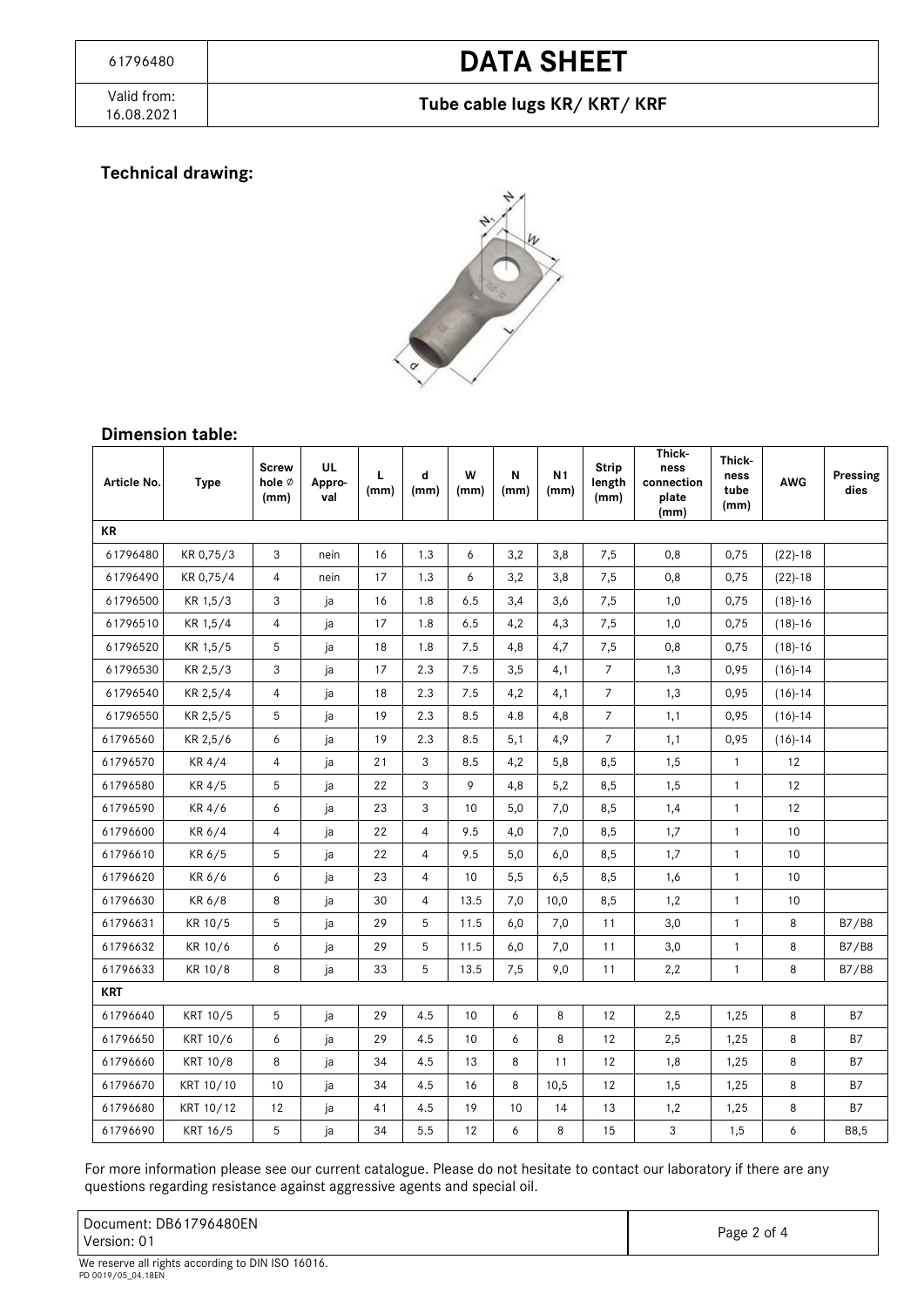Valid from:<br>16.08.2021

### Tube cable lugs KR/ KRT/ KRF